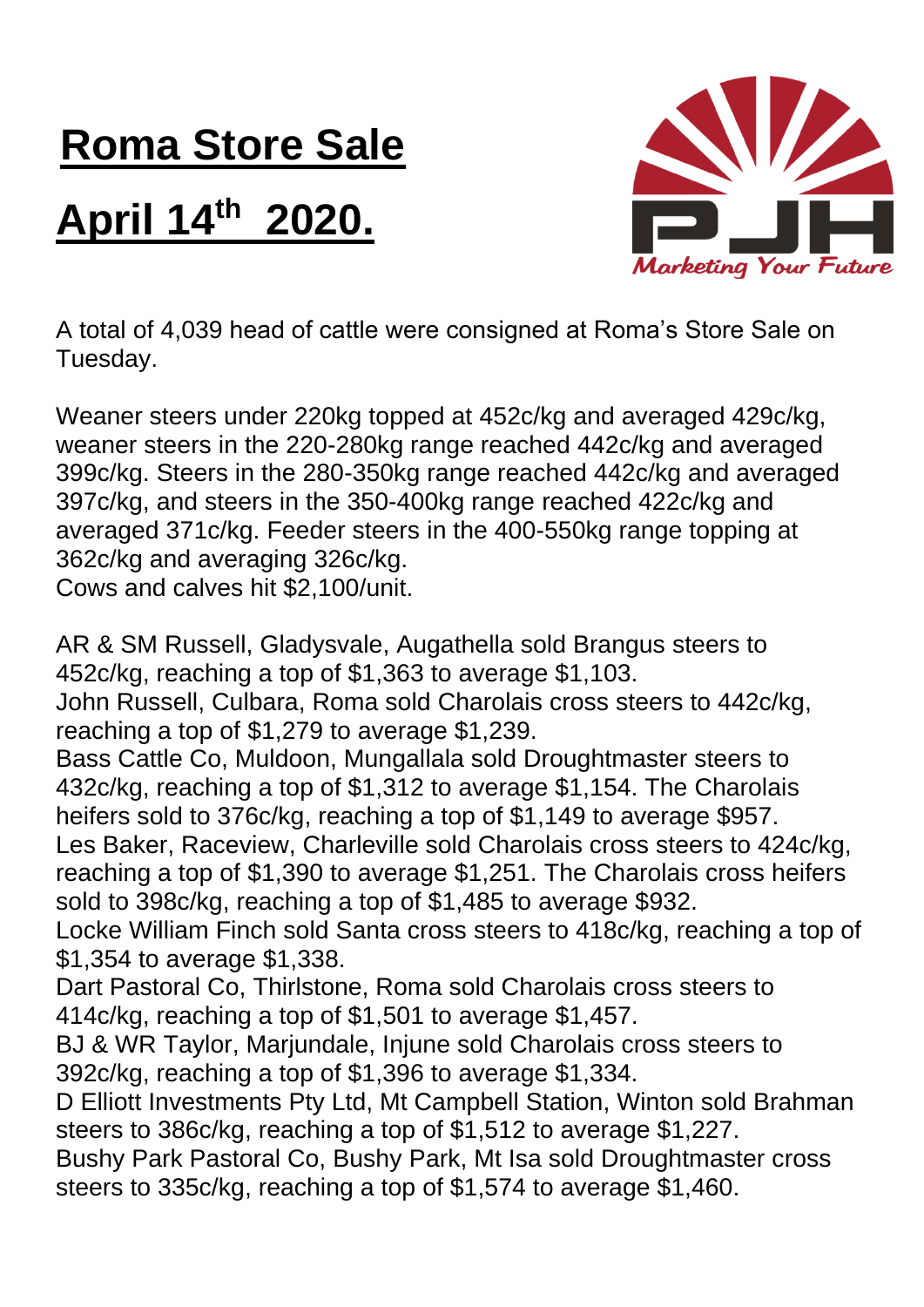Heifers under 220kg topped at 396c/kg and averaged 336c/kg, while heifers in the 220-280kg range topped at 398c/kg and averaged 317c/kg. Heifers in the 280-350kg range topped at 390/kg, averaging 330c/kg. Heifers in the 350-450kg range topped at 370c/kg, averaging 312c/kg.

Deepend L/Stock & Trading, Deepend, Miles sold Santa cross heifers to 396c/kg, reaching a top of \$771 to average \$771.

LL & NA Britton, Mt Landsborough Stn, Winton sold Santa cross heifers to 390c/kg, reaching a top of \$1,332 to average \$1,149.

Womblebank Cattle Co, Womblebank, Injune sold Santa cross heifers to 368c/kg, reaching a top of \$1,535 to average \$1,505.

DC & HA Stevens, Cremona, Julia Creek sold Brangus heifers to 336c/kg, reaching a top of \$966 to average \$768. The Brahman heifers sold to 331c/kg, reaching a top of \$912 to average \$765.

Cows in the 300-400kg range reached 250c/kg and averaged 233c/kg, while cows in the 400kg-500kg range reached 267c/kg and averaged 245c/kg. Cows over 500kg topped at 272c/kg, averaging 255c/kg.

PJ & CR Britton, Brighton Downs, Winton sold Santa cross cows to 267c/kg, reaching a top of \$1,541 to average \$1,289.

FW & RA Blacklock, Wolston, Richmond sold Brahman cows to 248c/kg, reaching a top of \$950 to average \$857.

Argylla Mountain Pastoral, Glencoe, Mount Isa sold Brangus cows to 245c/kg, reaching a top of \$951 to average \$801.

China State Farms Pty Ltd, Noella Station, Charleville sold Droughtmaster cross cows to 272c/kg, reaching a top of \$1,488 to average \$1,383.

JC & GM Worsfold, Oakwells, Injune sold Charolais cows to 262c/kg, reaching a top of \$1,896 to average \$1,679.

John Mitchell, Koonoong Downs, Mitchell sold Santa cows & calves to \$2,020 to average \$1,960.